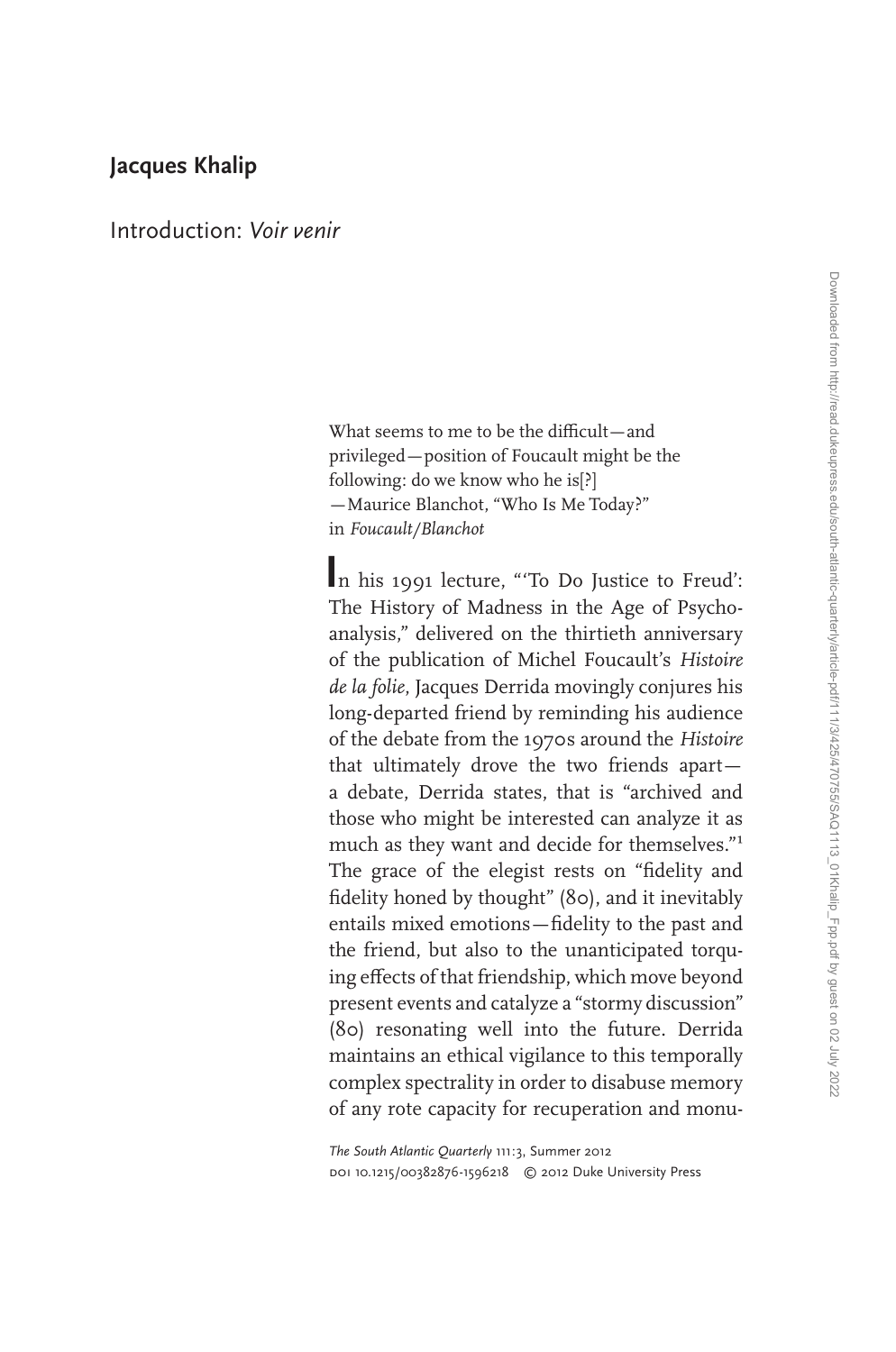mentalization. But even more, his critique weighs the past as something that inscribes contemporary circumstances—an eruption from the present registered by the shadows of futurity. And it is for these reasons that dredging up the history of his break with Foucault would miss the point of the tribute. Derrida continues:

There is no privileged witness for such a situation—which, moreover, only ever has the chance of forming, and this from the very origin, with the possible disappearance of the witness. This is perhaps one of the meanings of any history of madness, one of the problems for any project or discourse concerning a history of madness, or even a history of sexuality: Is there any witnessing to madness? Who can witness? Does witnessing mean seeing? Is it to provide a reason [*rendre raison*]? Does it have an object? Is there any object? Is there a possible third that might provide a reason without objectifying, or even identifying, that is to say, without examining [*arraisoner*]? (81)

By folding the "histories" of madness and sexuality into the ethics of witnessing (and mourning), Derrida suggests that Foucault's projects are not only epistemological, but inventive and ethical: they are never merely in line with materialist excavations of secrets or inner meanings but rather tend toward the creation of multiple critical positions through which to ponder the forms of constraint and potentialities that underwrite the blindness or illegibility of their own insights.

Out of witnessing things that never were there to begin with, Foucault's oeuvre turns upon the (im)materiality of various imperfect testimonies that become topics of analysis (like madness and sexuality) insofar as they are limit cases arising from the critical dissonance of the past, the present, and the future. "Madness" and "sexuality" thus never come before witnessing but rather *become* situations that form afterward because they are excesses to thought, at once effects of power structures and deterritorialized resistances to those powers. They cannot be thought in advance. Thus for Derrida, mourning Foucault gives rise to the possibility that thinking about his friend *today* is an intellectual relation to a future that occurs in spite of elegy itself—an elegy for and toward the future of Michel Foucault, where the philosopher's self returns as something potentially new, different—reactivated. Derrida's lecture, then, contains the seeds for re-form because *today* invokes a place or "*site*" (84) from where to pose anew the very question of thinking as a risk, one that opens onto a field of potentiality between the "question of yesterday, of the today of yesterday" and the "today of today" (82).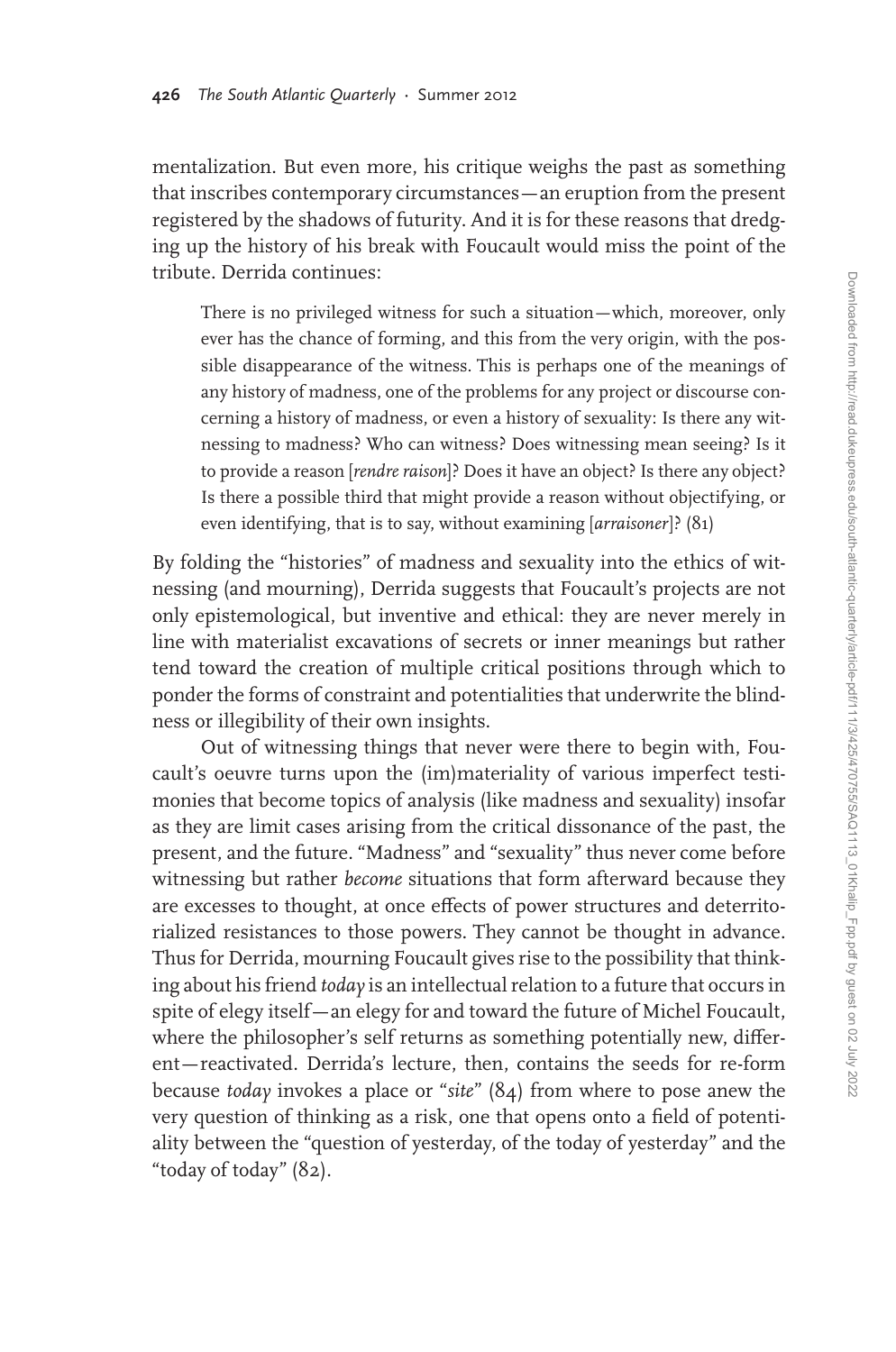"Future Foucault" was a one-day symposium held at Brown University in the early spring of 2010, and that event in part charged its participants to imagine their works as part of the theoretically unfinished business of what remains potential and risky in Foucault's projects of critique. In many ways, the title of the symposium (and this special issue) was a lure and provocation I held out, one that came with few caveats for the scholars themselves but also bore some organizational strategies on my part. For example, each contributor was chosen based on the ways in which his or her own unique relationship to Foucault—productively aslant and athwart his writings—could invigorate or *capacitate* new flights of thought beyond the specificity of the work itself and, in so doing, emancipate the discussions in such a way as to carve out areas of inquiry that would be collaborative, incalculable, possibly playful, sui generis, and definitely seminal in spirit, scraping against what William Haver evokes in his essay as the ungrasped "sense of the common . . . expressed as the surface, the interface between *aisthēta* and *noēta*, the sensible and the intelligible."

Doubtless, the gathering could not escape the conjunction of two temporal and historical markers: the twenty-fifth anniversary of the death of one of the last century's most crucial philosophers, and the publication of the final two volumes of *The History of Sexuality*. And yet, grief was hardly the governing mood at the event: as if taking a cue from Derrida, questions of how to pay homage to Foucault's memory were rethought by our guests as sites for analyzing the futurity of his influence on critical theories and disciplinary approaches of all stripes. Thus in planning this issue, it was clear that it would say less about what "Foucault studies" might be vis-à-vis current scholarship now and more about how thinking with, through, and against his writings engages in a temporal process of deferral that meditates on how meanings arise as concatenations among past, present, and future genealogies and archaeologies. While the status of "futurity" has a complicated valence throughout Foucault's writings—in *The Hermeneutics of the Subject*, for example, he discusses "forms of *meletai* (of meditations, of exercises of thought on itself )" like the *praemeditatio malorum* or exercise of death that forecloses expectations of the future<sup>2</sup>—the essays in this collection all imply, with varying degrees of explicitness, that reading and rereading Foucault always involves pushing on the future rearrangements of sociality, governmentality, politics, ethics, and aesthetics.

Some points of contact did emerge: in particular, readers will find that all the essays here gravitate, centrifugally and centripetally, to Foucault's later writings, which are often popularly thought to mark a transition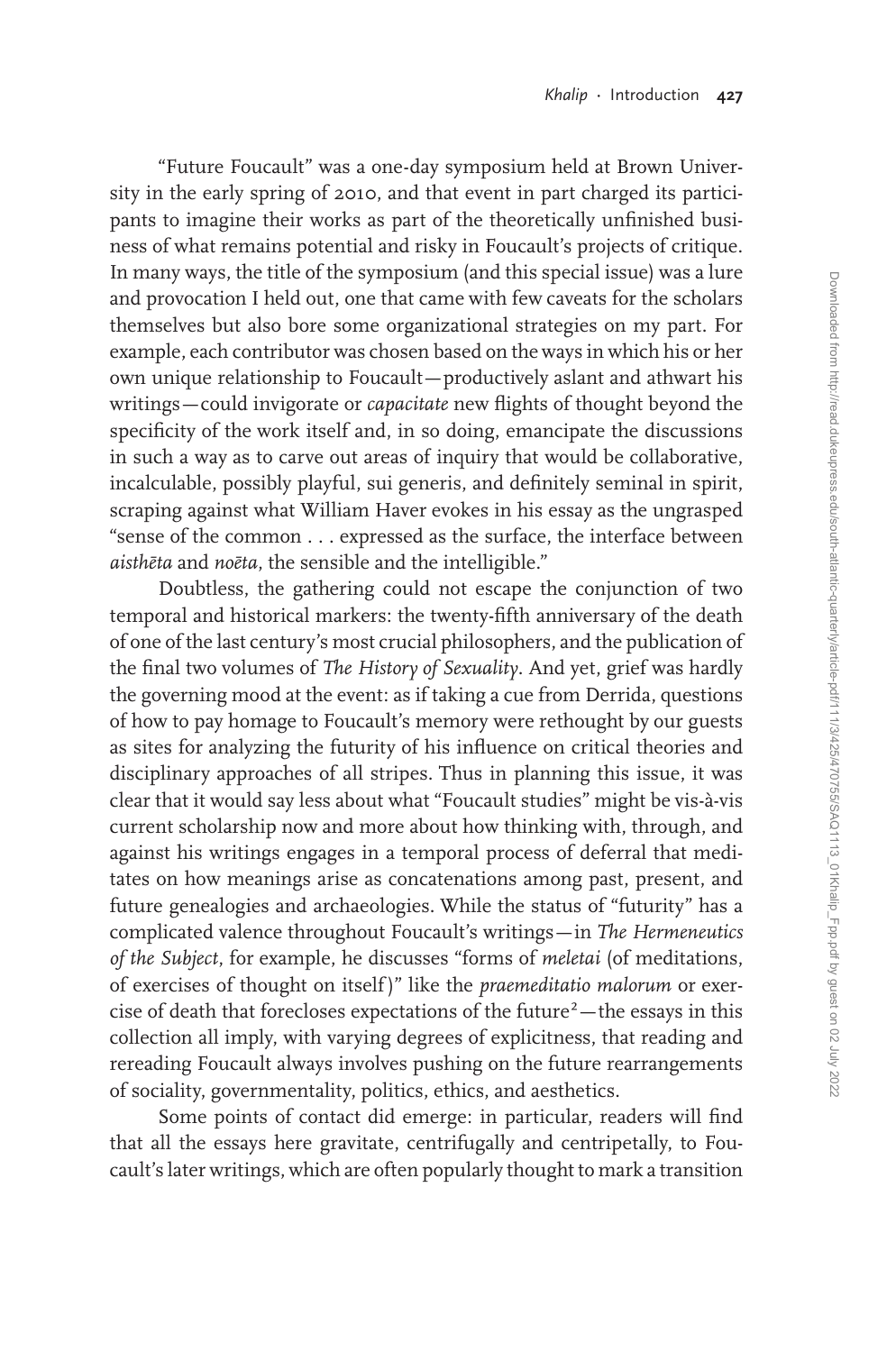from theories of regulatory power or repressive apparatuses to biopower, governmentality, and technologies of the self—or as Foucault remarked in "What Is Critique?" to issues that stem from the "art of not being governed or better, the art of not being governed like that and at that cost."<sup>3</sup> As Carolyn Dean notes in her perceptive afterword, contemporary theoretical interest in this "late" work circles back to questions of political praxis in Foucault, which evoke the future insofar as they lay claim to moving beyond normative discursive formations. But this interest doesn't so much reveal a new direction or missed angle of vision (indeed, these projects were very much intrinsic to Foucault's *Discipline and Punish* and *The Birth of the Clinic*) as it throws into sharper relief the degree to which volition and selfmodification—the "will to be otherwise"—are continuous in Foucault's writings with emphases on how and why the subject should be re-formed, and how it can organize and access a capacity to endure within a nexus of relations and contexts that are effectively—and politically—transpersonal, transindividual, and nonhumanist.

To this end, these essays assert a certain affinity for the relational remappings that Foucault's writings variously point to as the surplus of being-in-the-world: Haver's "sense of the common" evokes the implicit asociality or community without community of political, ethical, and aesthetic work; for Elizabeth Povinelli, the ability to endure within intolerable spaces interrogates how potentiality is antithetically distributed and employed among various social groups; and for Mark Hansen, Foucault's notion of "refusal" allows for "exploring how the maintenance of subindividual aggregates over time supports a reconceptualization of the category of the individual." In Nancy Armstrong's estimation, on the other hand, the resurging debates around biopower signal missed opportunities in feminist theory to revise gendered subjectivity as a specious liberal form of population management and control, and Tim Dean zeroes in on how biopolitical forces are inseparable from the numinous possibilities inherent in the "difficult" category of Foucauldian pleasure.

And yet, despite contrasting methodologies, the essays in this collection all intimate that coming to terms with Foucault *now* means participating within the kind of critical work traced out in what he elusively called "the history of the present," or a history that embryonically traces what Immanuel Kant, according to Foucault, contributed with his concept of enlightenment: "What difference does today introduce with respect to yesterday?"4 For Foucault, the temporal dimension that cuts this question is central insofar as it serves less to provide a before/after narrative to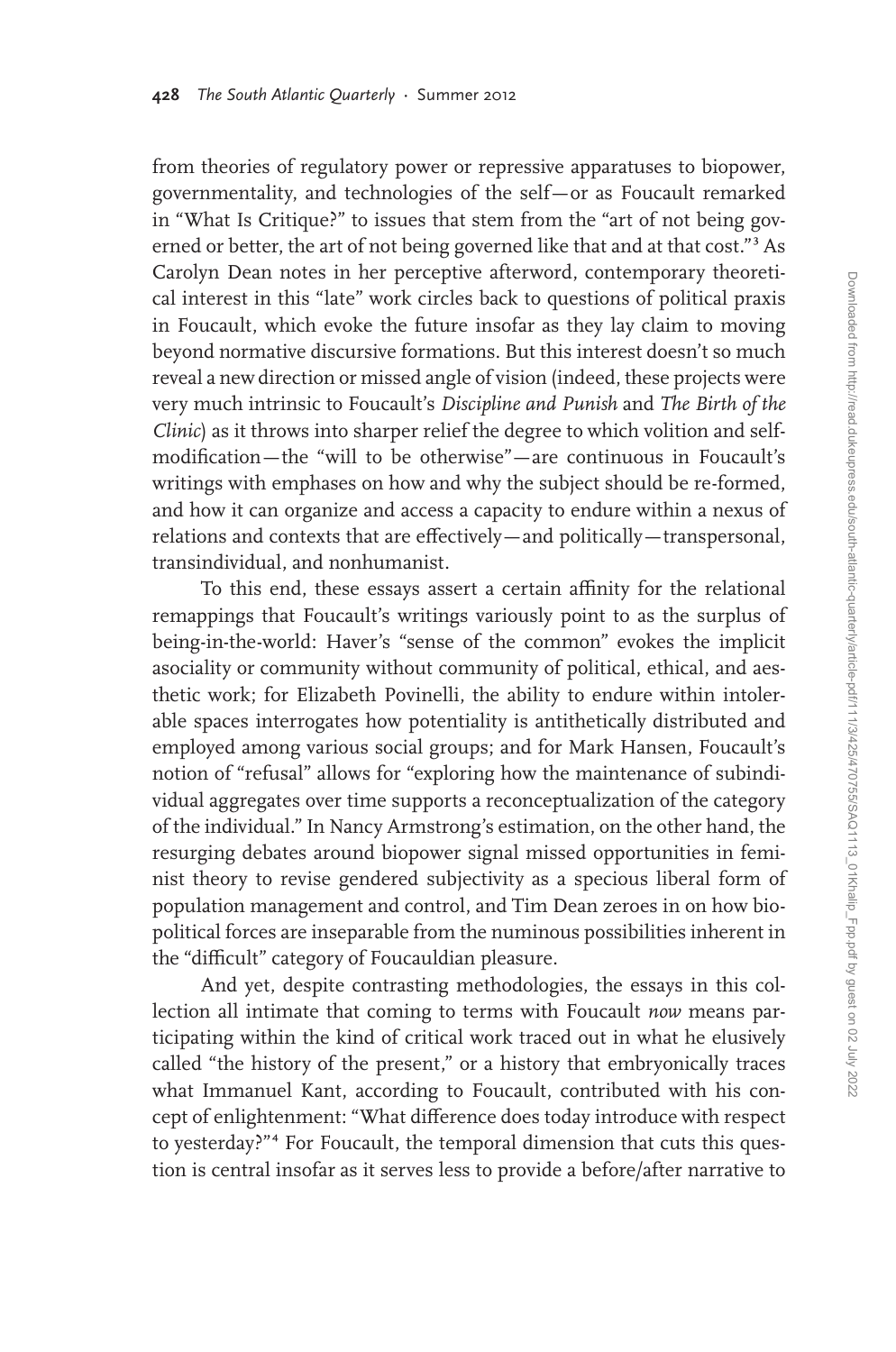thought (the difference, he says, doesn't measure the present in relation to a "totality or of a future achievement") than to modify, change, or rearrange a "preexisting relation linking will, authority, and the use of reason."5 Thus the present is not simply coterminous with the sudden, the transitory, or the momentary, but it is a question about prospective alternatives built into the circumstantial limits of the world at hand. Kant's senses of enlightenment and presentness thus attempt to overcome immaturity by introducing complexities around how reason is to be used on the level of potentiality: at the very least, should it involve the "humanity of human beings" on a micro- or macrolevel? And how does it—must it—contribute to a public expression of freedom in spite of its seemingly subjective nature? Similarly in "What Is Critique?" Foucault considers how the cleavings between what was, what is, and what will be are central to critique's force "in relation to something other than itself: [critique] is an instrument, a means for a future or a truth that it will not know nor happen to be, it oversees a domain it would want to police and is unable to regulate."6 As an "instrument, a means for a future," critique suggests a perceptual limitation that at once reflects on a "domain" by way of extraction, while at the same time dissolving any capacity to render it legible and epistemologically ascertainable. "I would like to write the history of this prison," Foucault notes at the end of "The Body of the Condemned" section of *Discipline and Punish*, "with all the political investments of the body that it gathers together in its closed architecture. Why? Simply because I am interested in the past? No, if one means by that writing a history of the past in terms of the present. Yes, if one means writing the history of the present."7 The writing of the past as a history of the present evokes a specific critical attitude: it takes up a relation to the past based on the limits of knowing that circumscribe that very relation, but it derives insight from the indiscernible return of that temporal force *as a question of and for the present moment*. Thus the history of the present is also a history of the future insofar as the latter manifests as the potentiality *within* the present's citation of the past.8

An "instrument, a means for a future": as a movement toward *a* future, rather than *the* future, critique addresses this rhythmic transformation and the indefiniteness of the article (*a* future) points out the contingencies implicit in any art of governance. Foucault thus does not put critique in the service of a falsely utopic perspective of liberation: much like "bodies and pleasures," which he invokes in the first volume of *The History of Sexuality*,9 critique's futural bent is a curb, a condition of constraint on thinking that is specific to the historicity of thoughts themselves; policing a domain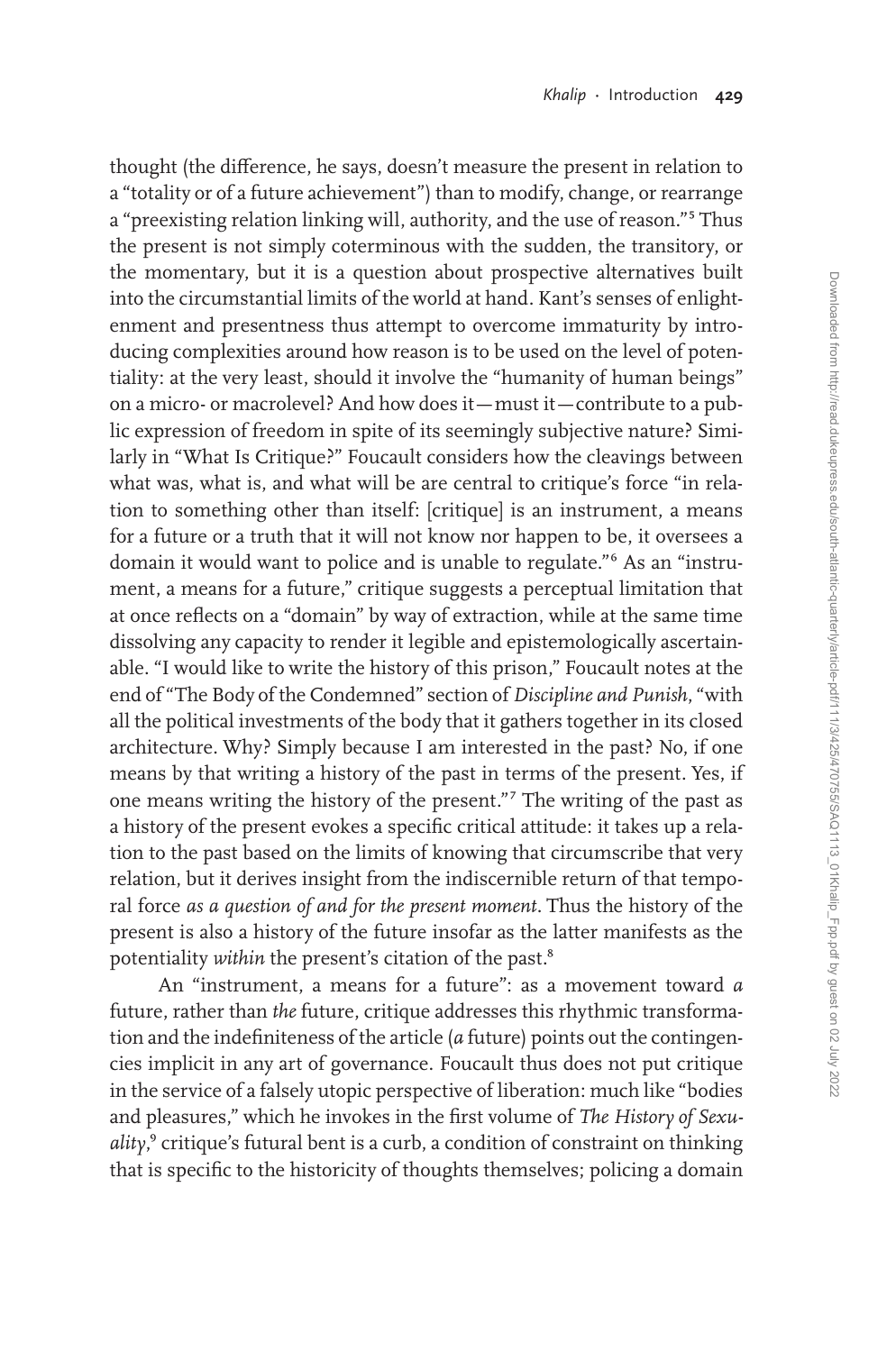while being unable fully to regulate it allows for a minimal degree of change to occur while also remaining contextualized by (or showing fidelity to) the event itself. Thus critique is a process of working beyond events even as it remains immanent to them. "An event is not a state of things," Foucault reminds us in "Theatrum Philosophicum," "something that could serve as a referent for a proposition. . . . We should not restrict meaning to the cognitive core that lies at the heart of a knowable object; rather, we should allow it to reestablish its flux at the limit of words and things, as what is said of a thing . . . and as something that happens."10 To confuse the proposition for the referent is to pin down the saying of an event too readily after it has transpired; in this way, "Future Foucault" takes inspiration from the alternative perspective, which thinks of the event as fluctuating and constructing, neither before nor after its meaning but rather as something that differentiates itself according to each relational move taken toward and away from it.

If we are to think about the persistence and the pitch of Foucauldian thought in the time to come, we should see it as firmly on the side of debunking the predictions of any kind of critical speculation, analysis, opinion, or discernment that tries to account for what may or may not stand the "test of time"—what may or may not survive in Foucault, what might live on, and what might not. Framed in this way, futurity can be thought of along the lines of Catherine Malabou's *The Future of Hegel*, where it means

"to see (what is) coming" (*le voir venir*). . . . "Voir Venir" in French means to wait, while, as is prudent, observing how events are developing. But it also suggests that other people's intentions and plans must be probed and guessed at. It is an expression that can thus refer at one and the same time to the state of "being sure of what is coming" ("être sûr de ce qui vient"), and of "not knowing what is coming" ("ne pas savoir ce qui va venir").<sup>11</sup>

For Malabou, openness to what may or may not come, to randomness and risk, invokes futurity as a relational critical act developed within and toward the temporality of an environment. Critique, then, as a "means for a future," occurs as a temporal cleaving of thought between what is and what is not— "what is coming" and "not knowing what is coming." Malabou's thoughts circle around a particularly suggestive passage from Foucault's *The Hermeneutics of the Subject*:

Clear a space around the self and do not let yourself be carried away and distracted by all the sounds, faces, and people around you. Clear a space around the self, to think of the aim, or rather of the relation between yourself and the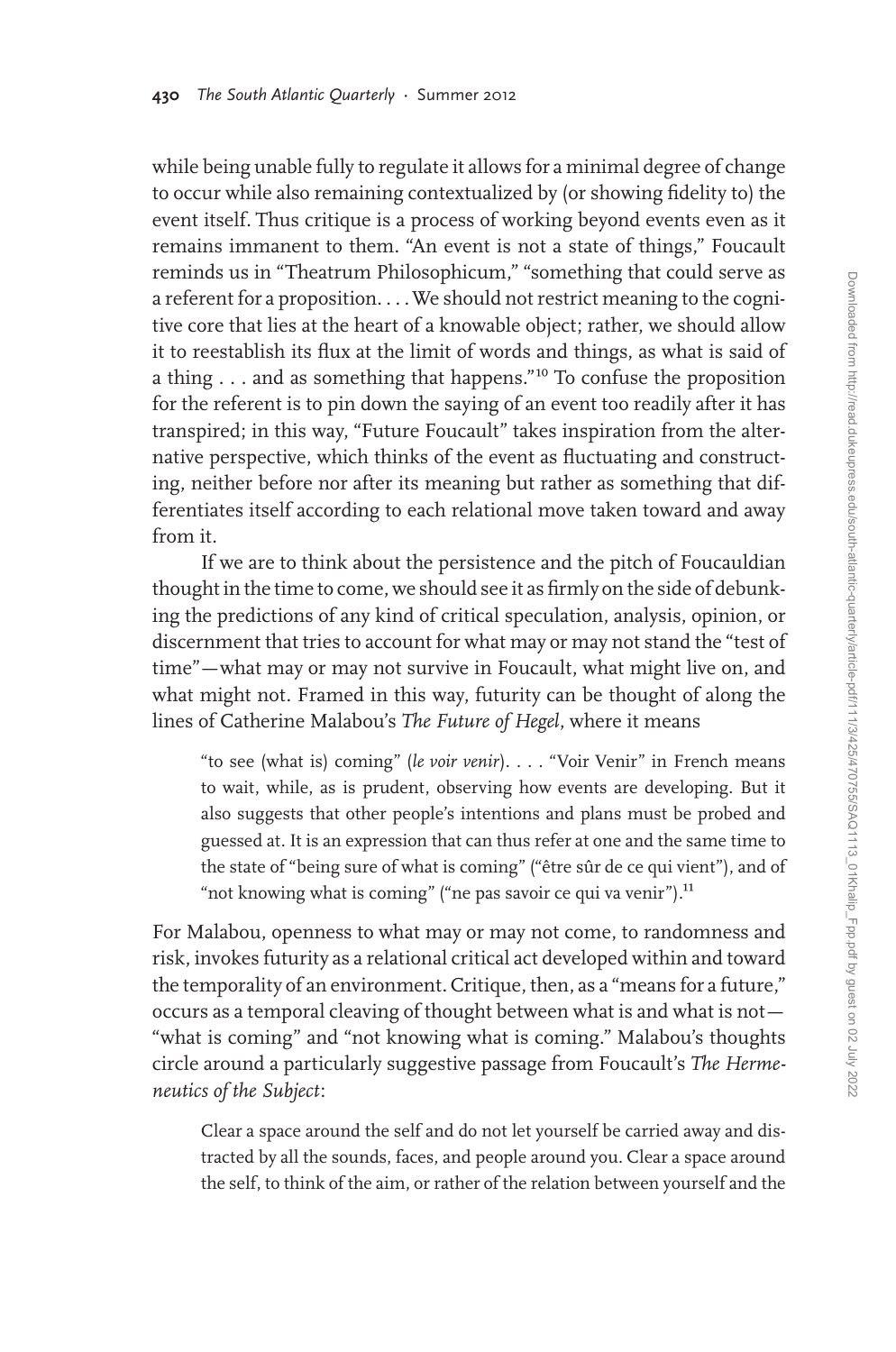aim. Think of the trajectory separating you from that toward which you wish to advance, or which you wish to reach. All your attention should be concentrated on this trajectory from self to self. Presence of self to self, precisely on account of the distance still remaining between self and self; presence of self to self in the distance of self from self: this should be the object, the theme, of this turning back of the gaze which was previously directed on others and must now be brought back, not to the self as an object of knowledge, but precisely to this distance from your self insofar as you are the subject of an action who has the means to reach your self, but above all whose requirement is to reach it. And this something you must reach is the self.<sup>12</sup>

Foucault is commenting on what he calls transsubjectivation, or a "break or change within the self<sup>"13</sup> that is productive and elaborative: it establishes alternate spaces and times within a self ordinarily thought to be a point of epistemological disclosure or concern for scopic regimes that congeal it and render it static in its attachments. Transsubjectivation involves an opposing turn or "reversal of the gaze" that looks not toward any kind of inwardness but toward the distance between selves. While Foucault insists on "clear[ing] a space between the self and its aim," the aim is a "trajectory between self and self" or the "presence of self to self," which is to say it highlights the self 's detachment from itself in order to turn on itself. This clearing of space is also etched by a temporal dimension. "Presence of self to self, precisely on account of the distance still remaining between self and self; presence of self to self in the distance of self from self ": these two deceptively similar sentences suggest a delicate difference. If the aim of transsubjectivation is to form a relationship between oneself and the aim, as in Foucault's example of an archer shooting his arrow at a target,<sup>14</sup> then it is also a disciplined preparation for something that *will* happen, rather than a way of focusing on that very target as an object of knowledge that is present and directly in front of us. In order to highlight these trajectories, Foucault emphasizes how the presence of self *to* the self is mediated by both the distance that *remains between* self and self and the distance of self *from* self, echoing a model of nonrelationality that rids selfhood of its sentimental ties to privacy, intimacy, and interiority. The time that remains in between and the time that defines the distance from *x* to *y* converge in the space of an aperture or a clearing away from one self to another, a temporal space of nothingness and nonfulfillment, of things "to come."

Knowledge as potentiality instead of a knowledge that extracts objects as they are; knowledge on the move even as it empties itself out at every clearing—the contributors to this issue all evince a future Foucauldian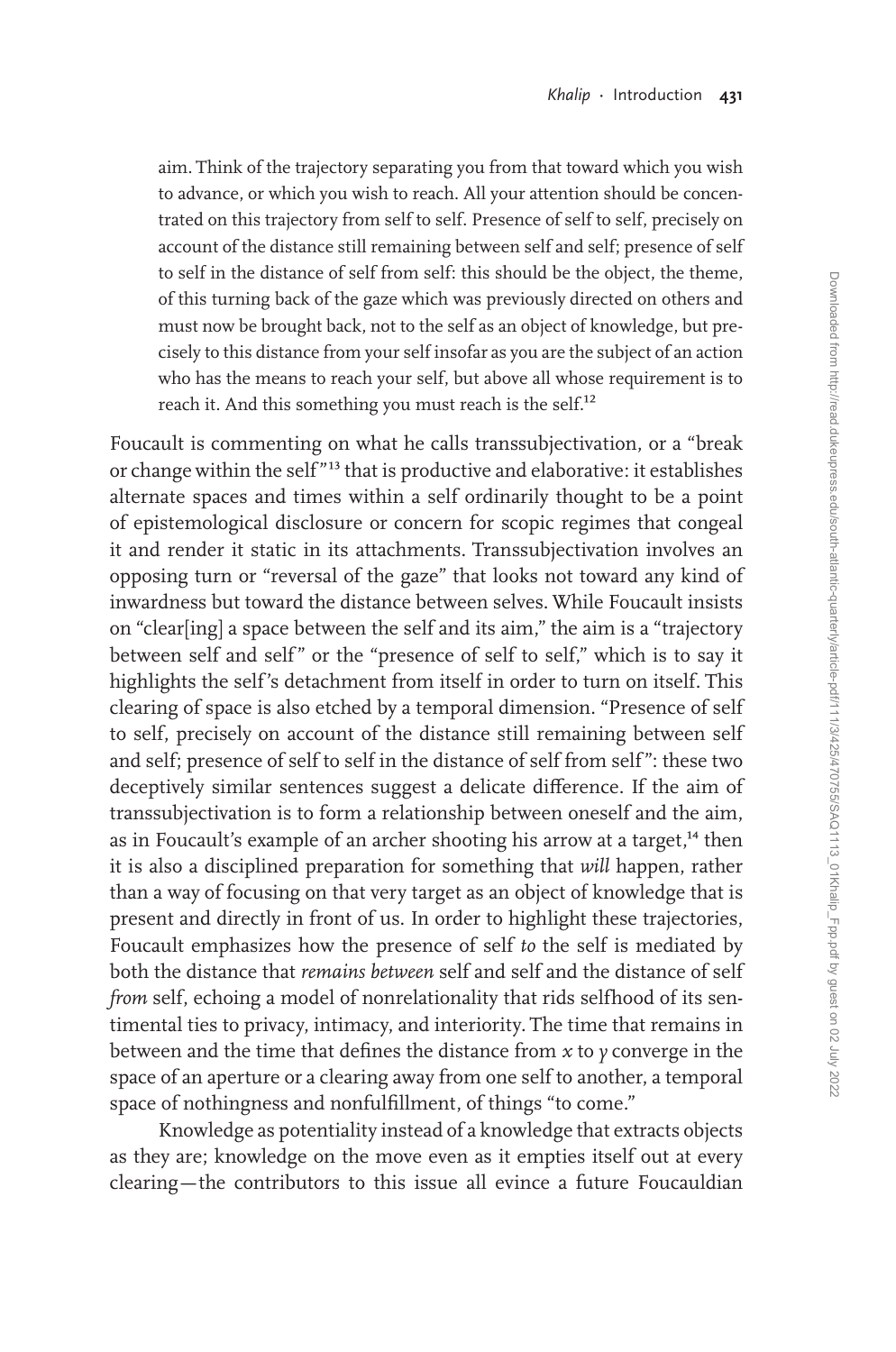potential in their essays even as those gestures are laced with skepticisms of a critique that cannot properly rest on its investments. Even more, this critique risks—without expectation—cultivating creative resources and practices of theoretical reading that produce different social, political, and cultural edges within bodies of scholarship that cannot help but remain alive to what Foucault describes as an adjustment between yesterday and today, an attitude or transsubjectivation often receptive to what he calls the "thought from the outside," or the sense that thinking neither coalesces nor coheres but rather deflects, diverges, and moves outward, as it were, to that which already disrupts thought at its core. In "Maurice Blanchot: The Thought from Outside," for example, Foucault speculates on the degree to which this outside produces an unknowable emptiness within discourse, best expressed in the merging of the myth of the Sirens with the myth of Eurydice in Blanchot's writings: if the Sirens sing a song "that is no more than the fatal promise of a future song" (they sing to Ulysses the promise of singing about his life in the future), then Eurydice figures the face from the past that is always irrecoverable to Orpheus. In both cases, Ulysses and Orpheus confront what is coming as a temporal problem that exposes them to a "void" that cuts into their present: Ulysses cannot hear the song, and Orpheus fails to find anything except a nothingness on the threshold of the underworld.15 Both men thus miss the lucidity of a knowledge that defines them, but in these misses they are exposed to the void of a language that has yet to be thought and whose futurity has always already arrived. Ulysses and Orpheus thus *become*, in the absence of knowing what they are.<sup>16</sup>

*Voir venir*: to wait, to observe how things go; to probe and guess; to consider what others think and do as one thinks and does—the different practices of reading explored in these essays all participate in new colloquies of seeing and waiting, and in turn, they eloquently speak to new critical terrains that saturate every movement of change, hope, and apparent potentiality in Foucault's writings. William Haver's "A Sense of the Common" argues for the emergence of the "common" in all of Foucault's various projects, even if it never explicitly appears as a linchpin. Haver conceptualizes the common as thinkable in conjunction with its sensing, which is to say as an unrepresentable movement of perception marked by an "impossible transcendental object of a passionate—that is, aesthetic—a priori intuition" that allows for the registry of *something* in the absence of any kind of intelligible claim for identity. In this way, Haver rereads Foucault's provocative emphasis on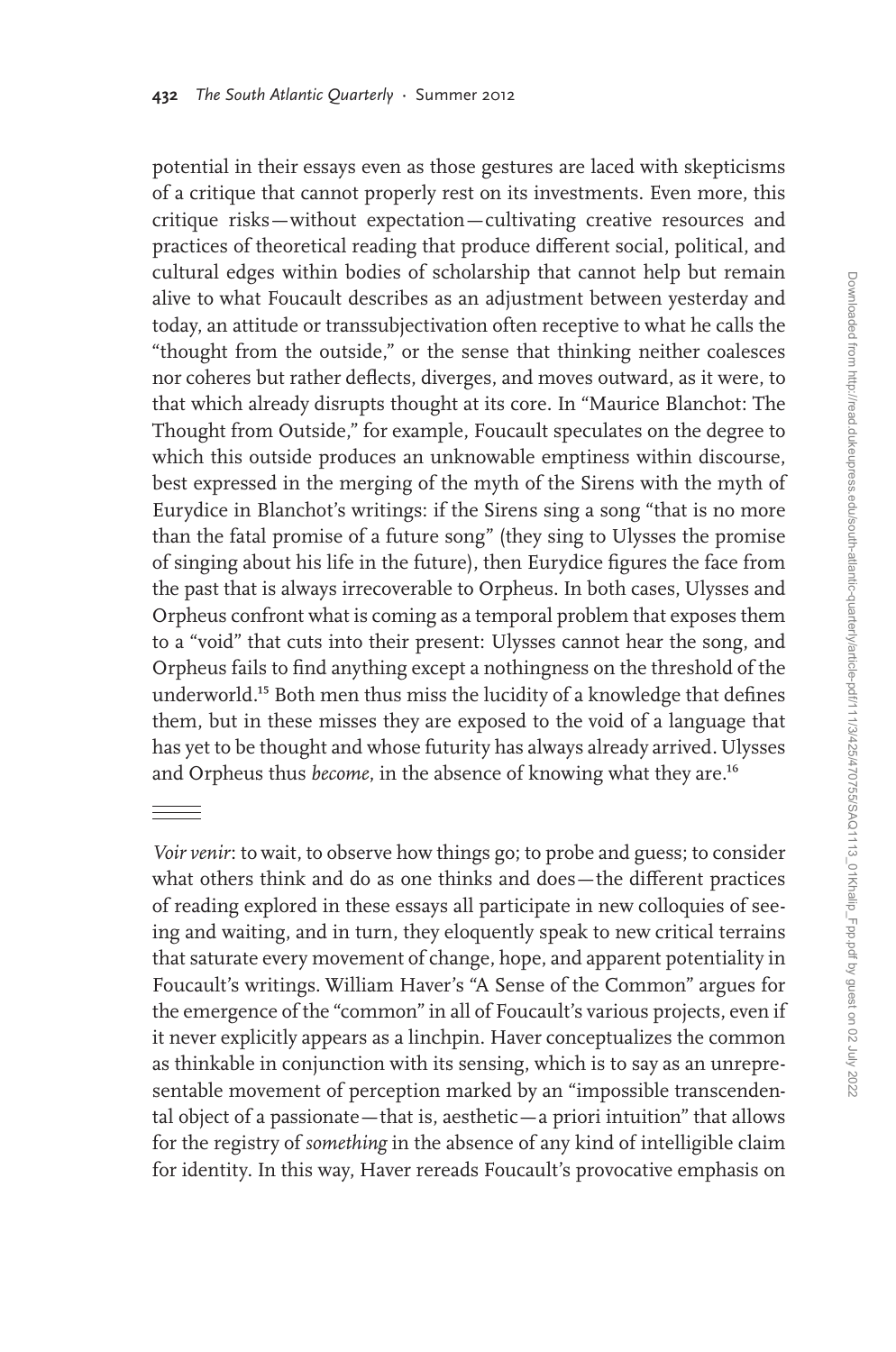"bodies and pleasures" in the first volume of *The History of Sexuality* as a call to recognize the aesthetic power of concepts that are noncognitive and thus strain at the borders of our various normative materialities and social formations. It is precisely in this commonness, Haver argues, that they gesture toward a "nothing, the empty black hole that is the very impossibility of a ground for the human and social sciences," as well as the emptiness that underwrites any kind of politics that is organized around the brute evidence of the social. Calling attention to such an impossibility while delineating its ungraspable contours allows Haver to suggest a different kind of arrangement of social relations, one arrived at through the aesthetic, "that non-neutrality, that partisanship, that is logically prior to any assertion of nontranscendence."

In "The Will to Be Otherwise/The Effort of Endurance," Elizabeth Povinelli reads Foucault alongside and against William James, Charles Sanders Peirce, and Giorgio Agamben in order to consider how will, effort, endurance, and exhaustion evoke a more capacious theoretical field for understanding the conditions of the dead-in-life body of neoliberalism. While a term like Agamben's "bare life" appears to designate such a deprived body, it fails to account for the different contexts of possibility that underwrite a body's agency, as well as the multiple resistances to and metabolizations of subjugation that challenge the passive "mereness" that Agamben discovers. Povinelli remarks that Foucault's interest in the art of governing the ethical self suggests ways of understanding how such a self endures through social phenomena to which it is both attached *and* detached, at once subjected to circumstance and capable of readdressing itself to itself in ways that evoke "the agency that allows a person to emerge as such and then to exit (*sortie*) her minority status *at the threshold of this knowledge*." By weaving an argument around "energy" and "exhaustion" in James and Peirce, Povinelli ponders how volition and potentiality are redistributed among subjects whose relationships to themselves and the circumstances of their lives evoke a complex web of risks and adaptations that are part and parcel of the projects of self-discovery detailed by thinkers like Foucault.

A similar emphasis on risk and bodies and pleasures emerges in Tim Dean's "The Biopolitics of Pleasure," where the apparent ejection of pleasure from analyses of regulation, biopower, and biopolitics becomes the launching pad for his discussion of pleasure's inescapable imbrication within (and contribution to) models of subordination and resistance. Dean notes that for Foucault, "self-dislocating pleasures" undo the kinds of depth models of identity that are often the bedrock of political theories of ideology that turn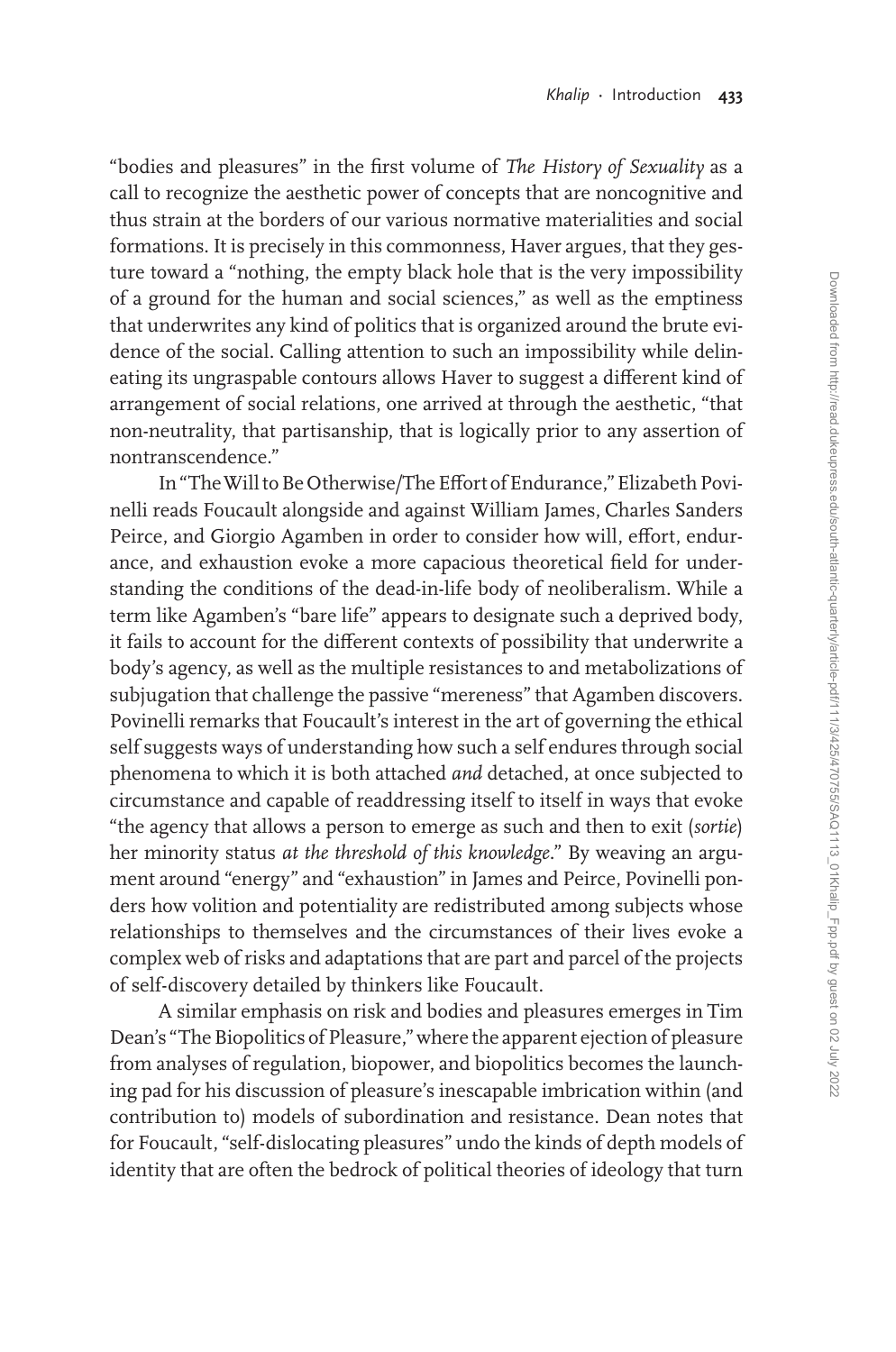on recognition and acknowledgment. Pleasure testifies to excesses of resistance and experience that cannot be wholly contained within power relations themselves, even as it is in turn constrained by them. It is for these reasons, Dean continues, that Foucault rejects Althusserian interpellation as a mode of subjection since it revolves around recognition and the apparent "unity" of the human body as subject to identificatory penetrations. Pleasure becomes both the node that evokes the "disunity" of the body and, more important, the descriptor for how power takes hold on a "subindividual" level, exposing "the body" to different topologies such as the double helix of DNA, which Dean offers as a different-and differentiatingconceptual model for interpreting pleasure beyond the restrictions of the body of surfaces.

The emphasis on the "micropolitics" of power reverberates in Mark Hansen's "Foucault and Media: A Missed Encounter?," which moves from a consideration of how and why Foucault has not figured prominently in "contemporary media's increasing incursions into the subperceptual, micropolitical dimensions of life" to a larger reading of the question of individuation for Foucault and how his interest in subindividual temporal formations, aggregates, or multiple powers and forces becomes part of a project to understand subjectivation itself or the capacity of the individual to be re-formed over time. Hansen considers closely how Foucault illuminates current media theorizations of the embeddedness of human life: rather than perceive individuals as dominated and depersonalized by "control" networks, Hansen locates in new media a reconfiguration of individuals' relationships not only to their environments and each other but almost molecularly *to themselves*. Such media highlight the potential for reactivating the self, rather than undertaking its complete oppression.

Nancy Armstrong's contribution, like Dean's and Hansen's, puts a sharp lens on the contours of power and resistance in Foucault, albeit from a more sobering perspective. In "Gender Must Be Defended," Armstrong revisits debates around gender in feminist theory through a careful rereading of Charlotte Brontë's *Jane Eyre*, where "the question of exactly how and under what conditions institutions enforcing discipline converged and began to collaborate with biopolitical policies so that class conflict recedes into the background" is magnified to the point of recoding the political, social, and aesthetic operations of gender difference. For Armstrong, feminism's early focus on the imbalances between masculine and feminine models in the novel is symptomatic of a greater theoretical blindness to the biopolitical forces through which gender is appropriated by the liberal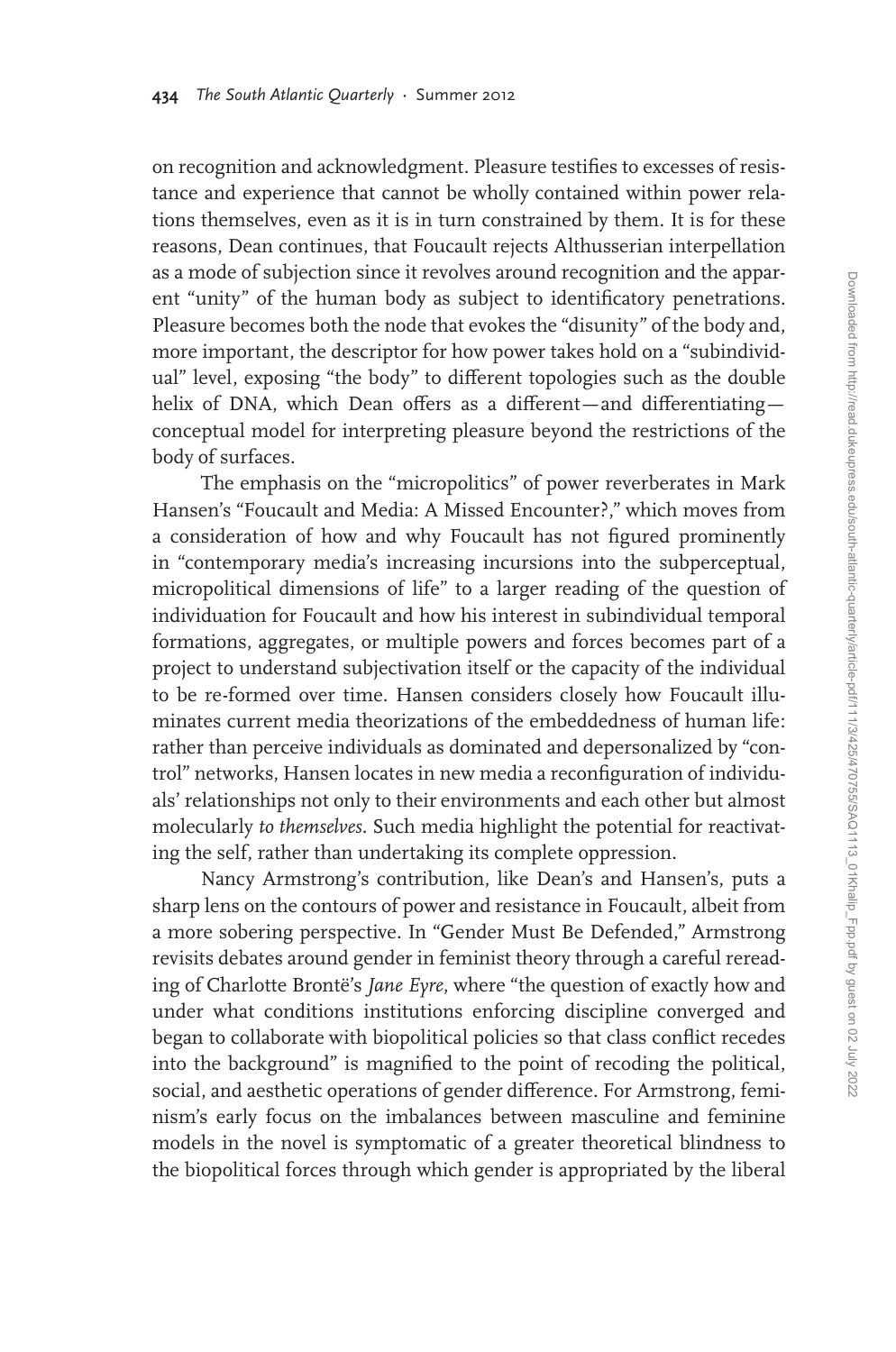polity for measuring (and indicting) the potential humanness of certain characters at the expense of others. In this way, Foucauldian emphases on discipline fail to chart the far more supple structures of political life giving and life taking: "producing individuating forms of deviance, gender also renders those imagined as beyond its disciplinary reach and thus ineligible for the rights and protections of liberal society."

In conclusion, Carolyn Dean's afterword, "The Agency of Sex: Volition after Foucault," reads the issue's contributions as centering around the viability of political agency in late Foucault, and Dean suggests (after Haver, Tim Dean, and Armstrong) that thinking about volition and the "will to be otherwise" must take pleasure into account in order to appreciate the provocative ethical and aesthetic constraints of Foucault's writing. Taking Leo Bersani's work on self-shattering as an example, Dean remarks on how self-fashioning is less a process that is structurally antagonistic to political thinking than it is a perceptual recalibration of the kinds of social relationalities that can be imagined, both potentially and impotentially, prior to any form of political position.

All the essays in this issue dwell, in one measure or another, on the conditions of propinquity between bodies, selves, and pleasures that never quite congeal, and prefer movement forward (without telos) to doing nothing even if circumstances render real mobility null and void for some of us. Again, if critique amounts to an "instrument" for making some kind of dent within things and objects for Foucault, it does so without the expectation that the future will be any better but rather that our mindfulness to things as they are is meaningful only insofar as our critiques are subject to rearrangement and potential revolution. Future life, then, is less a matter of looking toward something and more of a nonprospective, nonsolicitous appreciation of breakdown. Glossing this kind of nonrelationality in his book *Homos*, Leo Bersani reads a passage of rooftop sex in Jean Genet's *Funeral Rites* as just this kind of image of thought: two men fucking back to front, they create an "oval that exclude[s] all light," as Genet notes in the novel, "but the bodies in the figurehead which they formed looked into the darkness, as one looks into the future." For Bersani, these queer outlaws "come not with each other but, as it were, *to the world*, and in so doing they have the strange but empowering impression of looking at the night as one looks at the future."<sup>17</sup> The strange conceptual empowerment felt within emptiness defines a relational placement of the couple away from the privacy of the encounter to a public—indeed, quasi-ecological—dispersal into the momentum of the world, whose future is finite and unknowable.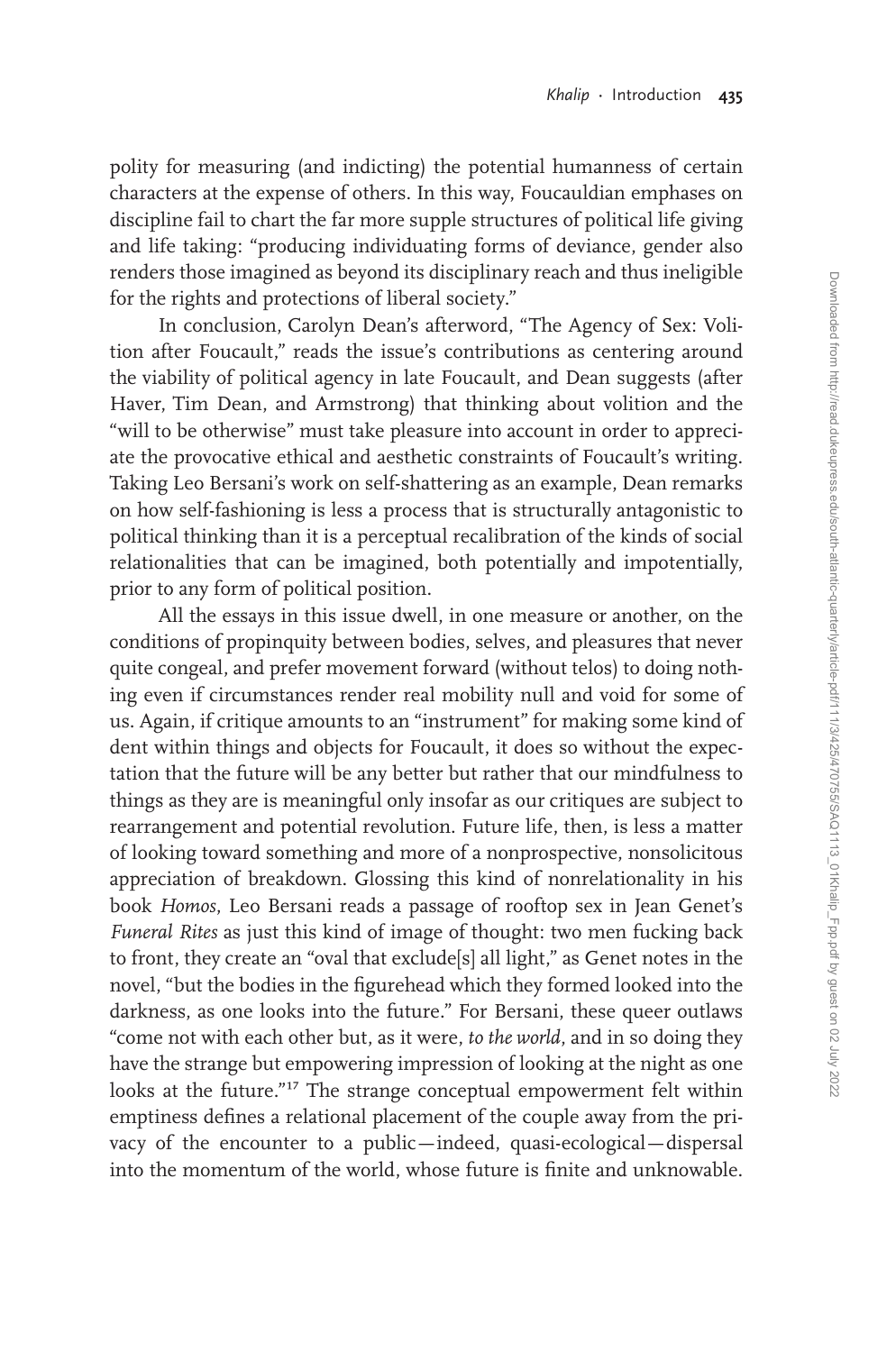Much like Lee Edelman's own resistance to the logic of reproductive futurism,18 Bersani singles out Genet's couple as a species of nonprocreative creativity, a misalignment of normative propulsions away from teleologies and toward clearings and distantiations within the self. If homosexuality, for Bersani and for Foucault, is one example of a structure that imaginatively rearranges how we encounter each other, then the decisive shifts also speak to a similar queerness within theory itself, whose matters of thought will always remain unseen because there is no way to know whether what is done or said is a move forward, a move backward, or a staying in place.

## **Notes**

- 1 Jacques Derrida, "'To Do Justice to Freud': The History of Madness in the Age of Psychoanalysis," in *The Work of Mourning*, ed. Pascale-Anne Brault and Michael Naas (Chicago: University of Chicago Press, 2001), 81; hereafter cited parenthetically by page number.
- 2 Michel Foucault, *The Hermeneutics of the Subject: Lectures at the Collège de France, 1981– 1982*, ed. Frédéric Gros, trans. Graham Burchell (New York: Picador, 2005), 462.
- 3 Michel Foucault, "What Is Critique?" in *The Politics of Truth* (Los Angeles: Semiotext(e), 2007), 41–81, 45.
- 4 Michel Foucault, "What Is Enlightenment?" in *Ethics: Subjectivity and Truth*, ed. Paul Rabinow (New York: New Press, 1997), 303–19, 305.
- 5 Foucault, "What Is Critique?" 42.
- 6 Ibid., 42.
- 7 Michel Foucault, *Discipline and Punish: The Birth of the Prison*, trans. Alan Sheridan (New York: Vintage, 1979), 30–31.
- 8 Futurity describes a "temporal predicament" that Janet Halley and Andrew Parker have identified, for example, in the "very relationship between two books crucial for all queer theory—volumes 1 and 2 of Foucault's *History of Sexuality*—[which plant] the temporal question in the center of the courtyard." Halley and Parker cogently note, "Foucault's own struggle with the problematic of a 'Great Paradigm Shift' to modernity from antiquity, the intense exploration he made into that claim by proceeding backward, in volume 2, from the modern to the antique, has imbricated the question, what is sexuality? with the question, *when* is it?" Andrew Parker and Janet Halley, introduction to *After Sex? On Writing since Queer Theory* (Durham, NC: Duke University Press, 2011), 5. The "when" of sexuality means that the latter is never a chronologically identifiable, referential "state" but rather subsists as a temporalized cluster of practices, behaviors, institutions, discourses, and structures (events). Indeed, to understand sexuality means to ask the questions, why does it matter now? Under what conditions does it become a question to be asked today?
- 9 Michel Foucault, *The History of Sexuality*, vol. 1, *An Introduction*, trans. Robert Hurley (New York: Vintage, 1980), 157.
- 10 Michel Foucault, "Theatrum Philosophicum," in *Language, Counter-memory, Practice: Selected Essays and Interviews*, ed. Donald F. Bouchard (Ithaca, NY: Cornell University Press, 1980), 173–74.